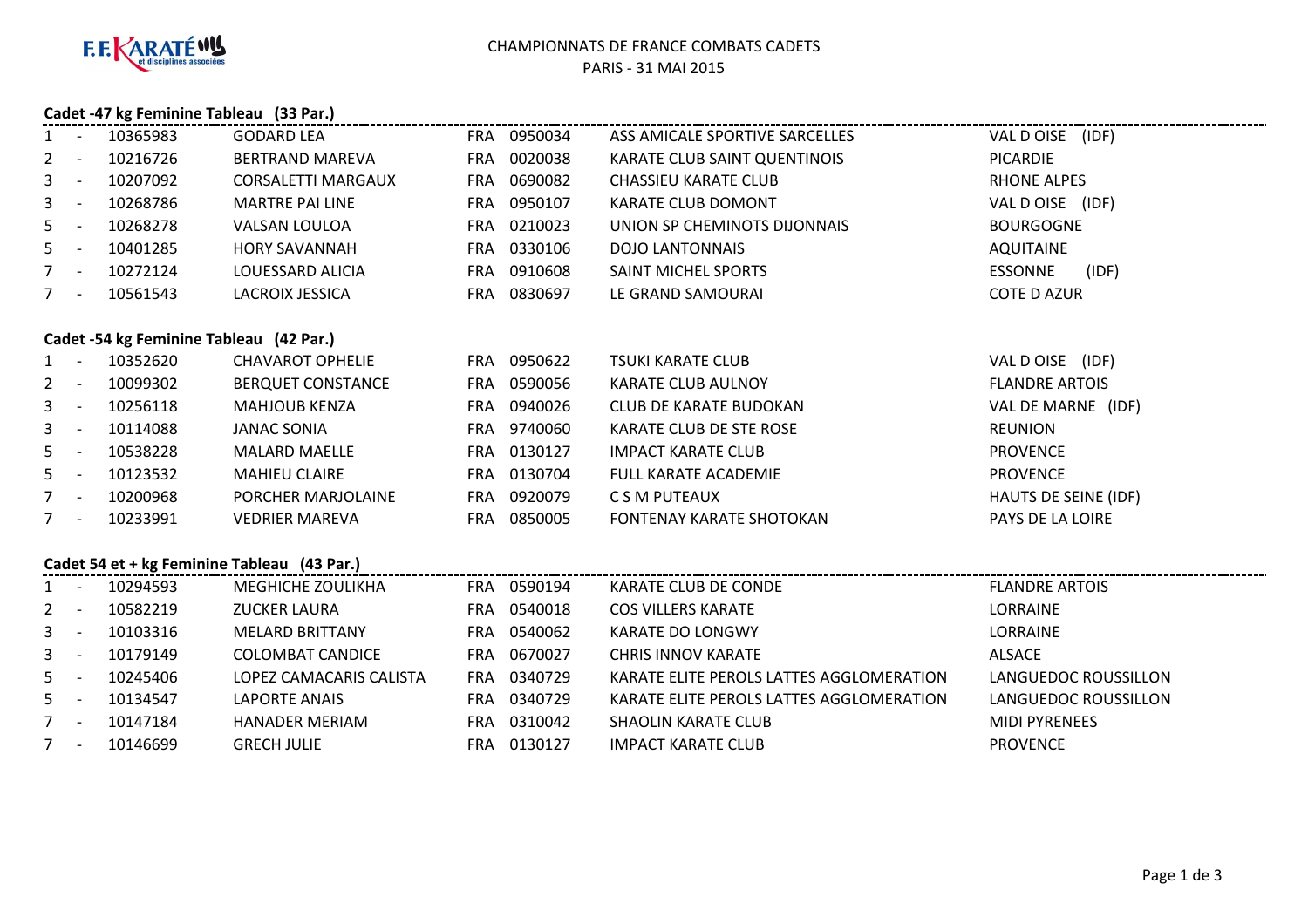

#### CHAMPIONNATS DE FRANCE COMBATS CADETSPARIS - 31 MAI 2015

# **Cadet -52 kg Masculin Tableau (37 Par.)**

| $1 -$   |                          | 10234778 | <b>BOISSERON MILTON</b> | FRA. | 0950622 | TSUKI KARATE CLUB                  | (IDF)<br>VAL DOISE  |
|---------|--------------------------|----------|-------------------------|------|---------|------------------------------------|---------------------|
| $2 -$   |                          | 10299305 | <b>SEHRINE AGHILES</b>  | FRA. | 0950025 | US EZANVILLE ECOUEN                | (IDF)<br>VAL D OISE |
| $3 - 5$ |                          | 10247363 | <b>GERONVIL LILIAN</b>  | FRA. | 0210630 | AKDC                               | <b>BOURGOGNE</b>    |
| $3 - 1$ |                          | 10020759 | MERAH KAMIL             | FRA. | 0690077 | SEN NO SEN KARATE VENISSIEUX       | <b>RHONE ALPES</b>  |
| $5 -$   |                          | 10061113 | <b>BOUHOUCH NABIL</b>   | FRA. | 0830733 | AZUR KARATE ACADEMIE SAINTE MAXIME | COTE D AZUR         |
| $5 -$   |                          | 10369777 | AMADOS YOAN             | FRA. | 0060072 | <b>BOXING KARATE MENTON</b>        | <b>COTE D AZUR</b>  |
|         | $\overline{\phantom{0}}$ | 10340096 | <b>SOUBDHAN CYRIL</b>   | FRA. | 9710017 | SANGOSHO                           | <b>GUADELOUPE</b>   |
|         | $\overline{\phantom{a}}$ | 10312376 | LECOURT MAXIME          | FRA. | 0450037 | <b>BUDOKAN KARATE ORLEANS</b>      | TBO                 |
|         |                          |          |                         |      |         |                                    |                     |

## **Cadet -57 kg Masculin Tableau (37 Par.)**

|         | Cauct -37 Kg Masculiii Tableau (37 Fail) |          |                       |            |         |                                |                       |  |  |  |  |
|---------|------------------------------------------|----------|-----------------------|------------|---------|--------------------------------|-----------------------|--|--|--|--|
| $1 -$   |                                          | 10180367 | KANAGASINGAM KAJITH   | FRA        | 0770615 | <b>CACV KARATE</b>             | SEINE ET MARNE (IDF)  |  |  |  |  |
| $2 -$   |                                          | 10177899 | DALMAZIR JORIS        | <b>FRA</b> | 0680006 | YOKUSEI KARATE                 | ALSACE                |  |  |  |  |
| $3 - 5$ |                                          | 10172295 | <b>BUY STEVEN</b>     | <b>FRA</b> | 0950034 | ASS AMICALE SPORTIVE SARCELLES | VAL D OISE (IDF)      |  |  |  |  |
| $3 - 5$ |                                          | 10303094 | <b>FARGIER MATHIS</b> | <b>FRA</b> | 0690700 | <b>FUDOSHIN</b>                | RHONE ALPES           |  |  |  |  |
| $5 -$   |                                          | 10261054 | AUDUGET ROMAN         | <b>FRA</b> | 0770059 | KARATE CLUB BOISSY LE CHATEL   | SEINE ET MARNE (IDF)  |  |  |  |  |
| $5 -$   |                                          | 10166094 | LALLART KILLIAN       | <b>FRA</b> | 0590662 | DOJO CLUB VIEUX CONDEEN        | <b>FLANDRE ARTOIS</b> |  |  |  |  |
| $7 -$   |                                          | 10116785 | RANDRIANJANAKA TOKY   | <b>FRA</b> | 0920079 | C S M PUTEAUX                  | HAUTS DE SEINE (IDF)  |  |  |  |  |
| $7 -$   |                                          | 10053045 | <b>COUVIN JULES</b>   | <b>FRA</b> | 0440672 | <b>TSUKI KARATE CLUB</b>       | PAYS DE LA LOIRE      |  |  |  |  |
|         |                                          |          |                       |            |         |                                |                       |  |  |  |  |

## **Cadet -63 kg Masculin Tableau (40 Par.)**

| $1 -$   | 10329501 | ADJOUDJ ASAEL         | FRA.       | 0130127 | IMPACT KARATE CLUB                       | <b>PROVENCE</b>          |
|---------|----------|-----------------------|------------|---------|------------------------------------------|--------------------------|
| $2 -$   | 10487530 | <b>VIEIRA KHAIS</b>   | <b>FRA</b> | 0690082 | <b>CHASSIEU KARATE CLUB</b>              | RHONE ALPES              |
| $3 - -$ | 10068663 | <b>LARCHER PIERRE</b> | FRA.       | 0340729 | KARATE ELITE PEROLS LATTES AGGLOMERATION | LANGUEDOC ROUSSILLON     |
| $3 -$   | 10260705 | NOWAK GUILLAUME       | FRA        | 0570618 | KARATE DO SARRALBE                       | LORRAINE                 |
| $5 -$   | 10042454 | POGGIONOVO P FRANCOIS | FRA        | 0200014 | ATHLETIC CLUB AJACCIEN                   | CORSE                    |
| $5 -$   | 10166106 | <b>NOURRY HANDY</b>   | FRA        | 0590662 | DOJO CLUB VIEUX CONDEEN                  | <b>FLANDRE ARTOIS</b>    |
| $7 -$   | 10173964 | ERDOGAN SAMIL         | <b>FRA</b> | 0680006 | YOKUSEI KARATE                           | ALSACE                   |
| $7 -$   | 10135325 | <b>NARTGUN AGA</b>    | <b>FRA</b> | 0780014 | CLUB KARATE OKINAWA                      | (IDF)<br><b>YVELINES</b> |
|         |          |                       |            |         |                                          |                          |

---